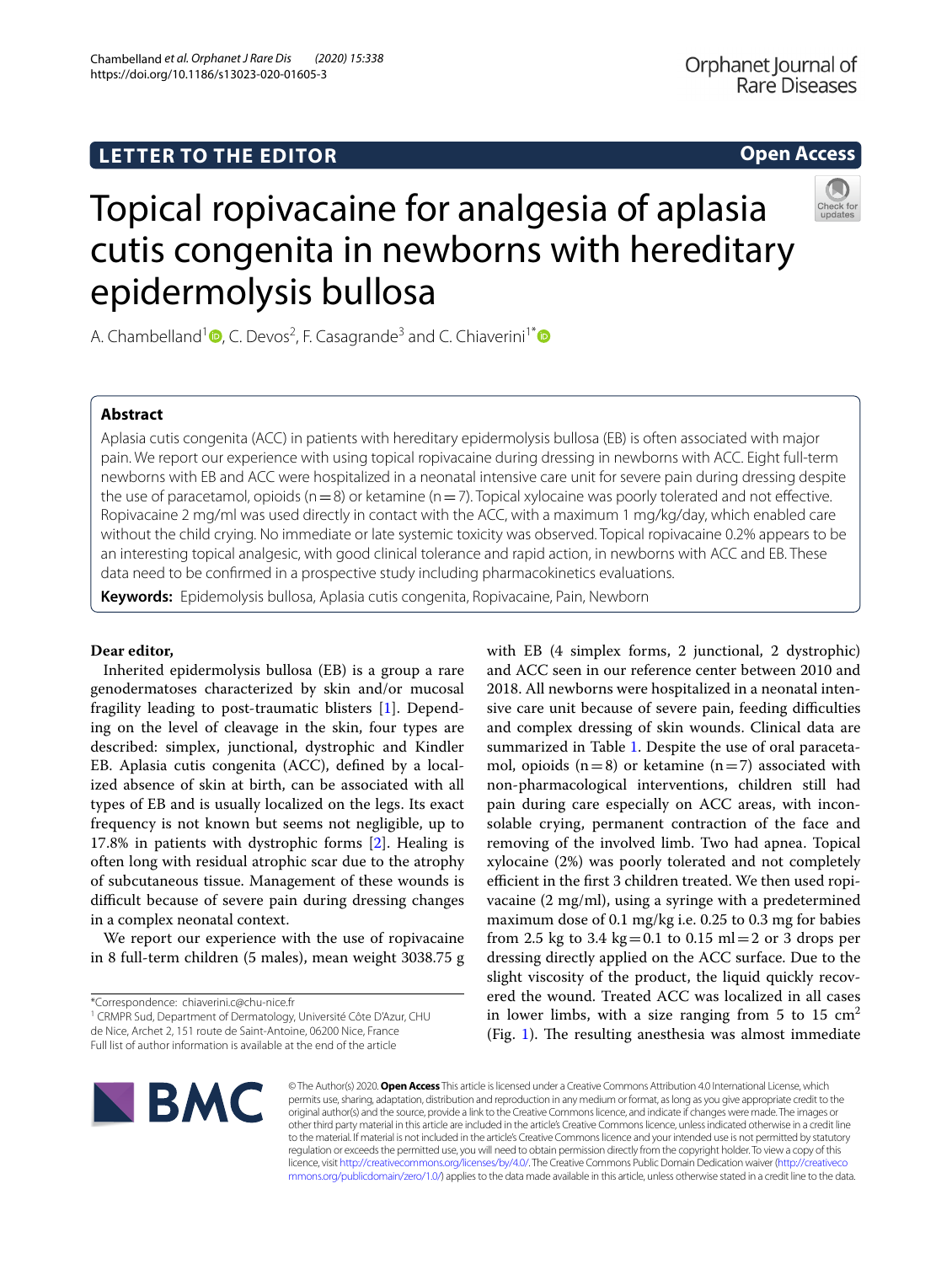|         |               |                   |                 | study<br>Table 1 Clinical data of patients enrolled in this                                                            |                                         |                                                                                                                                                 |                                                            |                                                       |                                       |                      |
|---------|---------------|-------------------|-----------------|------------------------------------------------------------------------------------------------------------------------|-----------------------------------------|-------------------------------------------------------------------------------------------------------------------------------------------------|------------------------------------------------------------|-------------------------------------------------------|---------------------------------------|----------------------|
| Patient | Age           | Birth weight Term |                 | EB type                                                                                                                | š                                       | Background therapy                                                                                                                              | Premedication<br>before care                               | ml quantity per day/<br>Ropivacaine 2 mg/<br>duration | Non pharma-<br>analgesic<br>cological | during care<br>Apnea |
|         |               | 5.5 y 3000 g      |                 | 41w AR dystrophic EB, severe 2 feet                                                                                    |                                         | ketamine, amitriptyline<br>Paracetamol, morphine,                                                                                               | Morphine, ketamine, NO                                     | $0.5$ to 1 mg/4 y                                     | Sucrose                               |                      |
|         |               | 4.5 y 2530 g      | 38 <sub>W</sub> | Junctional intermediate                                                                                                | 2 feet, 2 wrists                        | Paracetamol, morphine                                                                                                                           | Morphine, ketamine                                         | $0.5$ mg/30d                                          | Sucrose                               | Yes                  |
|         | 4.5y          | 3400 g            | 38 <sub>W</sub> | AD EB, simplex severe                                                                                                  | left ankle                              | Paracetamol, amitrip-<br>tvline                                                                                                                 | Morphine                                                   | $0.05$ mg/31 d                                        | Sucrose                               |                      |
|         |               | 20 m 3380 g       | 38 <sub>W</sub> | AD EB simplex, severe                                                                                                  | $2$ legs                                | ketamine, then sedated<br>Paracetamol, morphine,<br>midazolam, amitripty-<br>acetamol, morphine,<br>line, chlorpromazine<br>condition then par- | NO then morphine,<br>Morphine, ketamine,<br>chlorpromazine | $0.2$ mg/30 d                                         | Sucrose                               | Yes                  |
|         |               | 13 m 3150 g       | 40w             | AD EB simplex, severe                                                                                                  | 2 ankles                                | Paracetamol                                                                                                                                     | Morphine, ketamine,<br>amitriptyline                       | $0.2$ mg/45 d                                         | Sucrose                               |                      |
|         | $\frac{6}{9}$ | 3170 g            |                 | 37w Junctional intermediate                                                                                            | forearms and<br>2 knees, feet,<br>hands | Paracetamol, morphine                                                                                                                           | Morphine, ketamine                                         | $0.8$ mg/14d                                          | Sucrose                               |                      |
|         | $\frac{8}{2}$ | 2680 g            | 37w             | AD EB simplex, severe                                                                                                  | 2 legs                                  | Paracetamol, morphine,<br>ketamine,                                                                                                             | Morphine, ketamine,<br>midazolam                           | $0.2$ mg/10d                                          | Sucrose                               |                      |
|         | $\frac{2}{6}$ | 3000g             | 39 <sub>w</sub> | vere<br>AR dystrophic EB, sev                                                                                          | 2 feet                                  | Paracetamol                                                                                                                                     | Morphine                                                   | $0.4$ mg/10d                                          | Sucrose                               |                      |
|         |               |                   |                 | EB Epidermolysis bullosa, ACC aplasia cutis congenita, AD autosomal dominant, AR autosomal recessive, NO nitrous oxide |                                         |                                                                                                                                                 |                                                            |                                                       |                                       |                      |

<span id="page-1-0"></span>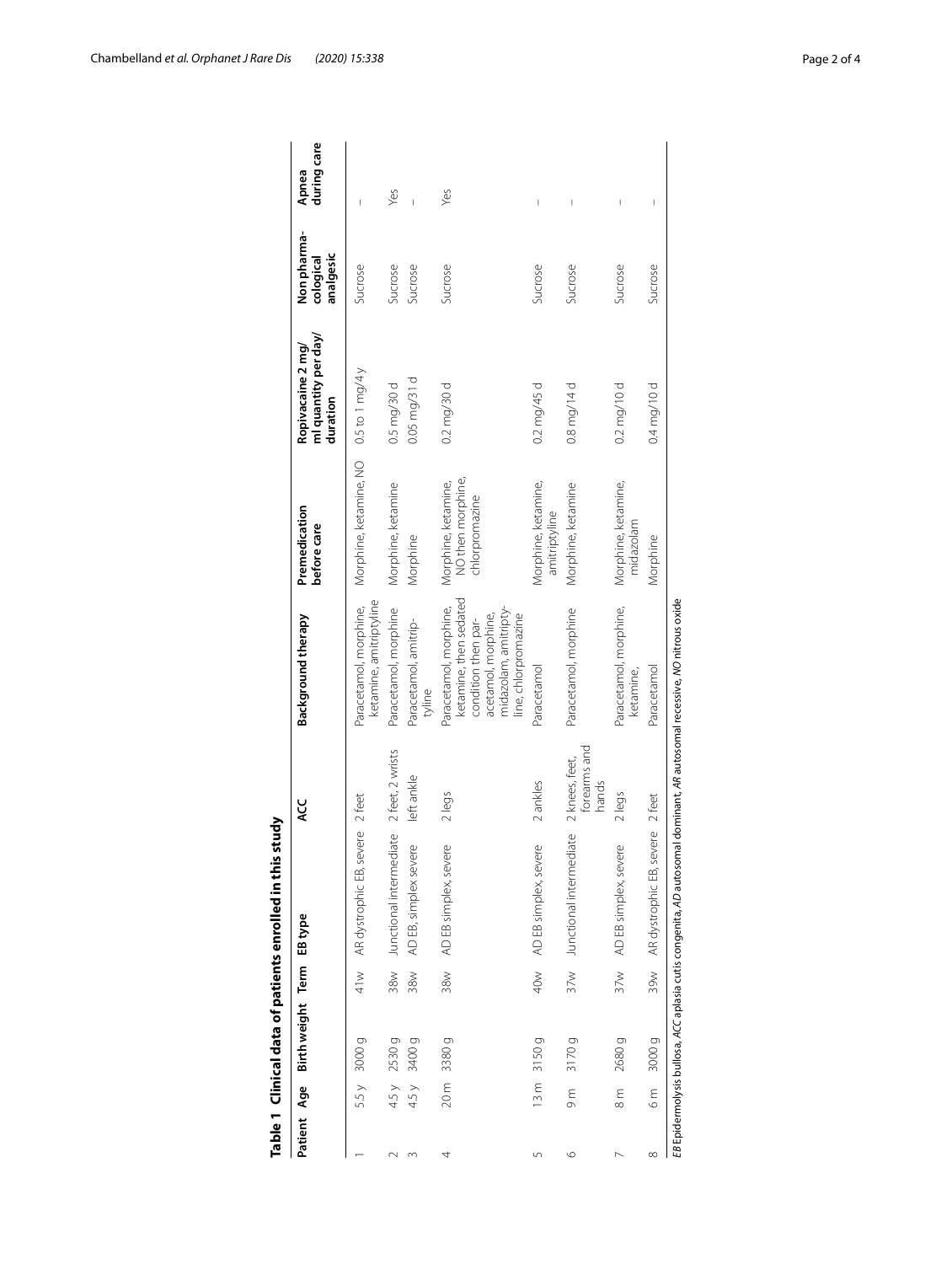<span id="page-2-0"></span>and efective, which enabled continuing the care without the child crying, contracted face and removing limbs. The mean treatment duration was 26.7 days, with 3 dressings per week, corresponding to the time required for wound healing. No immediate allergic, cardiac, digestive or neurologic complication or late neurological systemic toxicity was observed at a median follow-up of 21.5 months (range 12–68).

Painful stimuli are stressful for infants, with mediumand long-term consequences for the brain, emotional and behavioral development. The children with ACC we describe still had localized severe pain on ACC areas during dressing despite level-3 analgesics, which led us to fnd an alternative topical analgesic treatment. Morphine does not provide adequate analgesia for acute procedural pain among preterm neonates [\[3](#page-3-2)]. Viscous lidocaine gel 2% leads to rapid analgesia but may exacerbate pain initially. It was not well tolerated nor sufficiently effective in our frst patients with ACC. Ropivacaine 0.2%, applied once in direct contact with the ACC, enabled continuing the care with good analgesia without increasing systemic analgesics. Unfortunately, we did not prospectively use a specifc pain score for assessing the pain before and after treatment. The DAN scale developed to assess pain during painful procedures in newborns or infants in neonatal cares seems to be relevant. It evaluates three items: facial expression, limb movement and vocal expression [[4](#page-3-3)]. Retrospectively, with available clinical data, all patients had the maximal score (10/10) before the use of ropivacaine with an improvement of at least one point of all parameters after treatment (7/10). Ropivacaine 0.2% is usually employed for regional anesthesia in pediatric patients, including neonates and infants with a dose ranging from 0.25 to 2 mg/kg [[5\]](#page-3-4). Its quick and long-lasting action (>90 min) is appropriate for use during care of a dressing. Topical application of ropivacaine on mucosae has been described in adults with oral aphtosis [[6](#page-3-5)] and in children after tonsillectomy to reduce postoperative pain  $[7, 8]$  $[7, 8]$  $[7, 8]$  $[7, 8]$ , from 5 to 10 mg/ml (5 ml/surgery), while the topical use for skin analgesia is not reported. Reported side efects are: allergy, hypo or hypertension, cardiac rhythm anomalies, vomit, convulsion, urine retention, fever, hypothermia, dyspnea. With no available serum assay, we then chose a very low dose (0.1 mg/kg) to limit potential side efects and only in patients monitored in an intensive care unit. No adverse event has been observed. These retrospective fndings need to be confrmed in a prospective study including pharmacokinetics evaluations.

In conclusion, topical ropivacaine 0.2% appears to be an interesting skin analgesic with good clinical tolerance and rapid analgesia in newborns with ACC and EB.

#### **Acknowledgements**

Not applicable

#### **Authors' contributions**

All authors have approved the submitted version and agreed both to be personally accountable for the author's own contributions and to ensure that questions related to the accuracy or integrity of any part of the work, even ones in which the author was not personally involved, are appropriately investigated, resolved, and the resolution documented in the literature. AC made substantial contributions to the conception of the work, the acquisition, analysis and interpretation of data and drafted the work. CD made substantial contributions to the conception of the work and had substantively revised the manuscript. CC made substantial contributions to the conception of the work, the interpretation of data and have substantively revised the manuscript. All author read and approved the fnal.

### **Funding**

Not applicable.

#### **Availability of data and materials**

The datasets used and/or analyzed during the current study are available from the corresponding author on reasonable request.

#### **Ethics approval and consent to participate** Not applicable.

**Consent for publication**

Written informed consent was obtained from the patient's legal guardian for publication of this Letter to the Editor and any accompanying images. A copy of the written consent is available for review by the Editor-in-Chief of this journal.

#### **Competing interests**

Authors do no declare confict of interest.

#### **Author details**

<sup>1</sup> CRMPR Sud, Department of Dermatology, Université Côte D'Azur, CHU de Nice, Archet 2, 151 route de Saint-Antoine, 06200 Nice, France. <sup>2</sup> Department of Algology, Université Côte D'Azur, CHU de Nice, Nice, France. 3 Department of Neonatal Reanimation, Université Côte D'Azur,CHU de Nice, Nice, France.

Received: 14 May 2020 Accepted: 3 November 2020